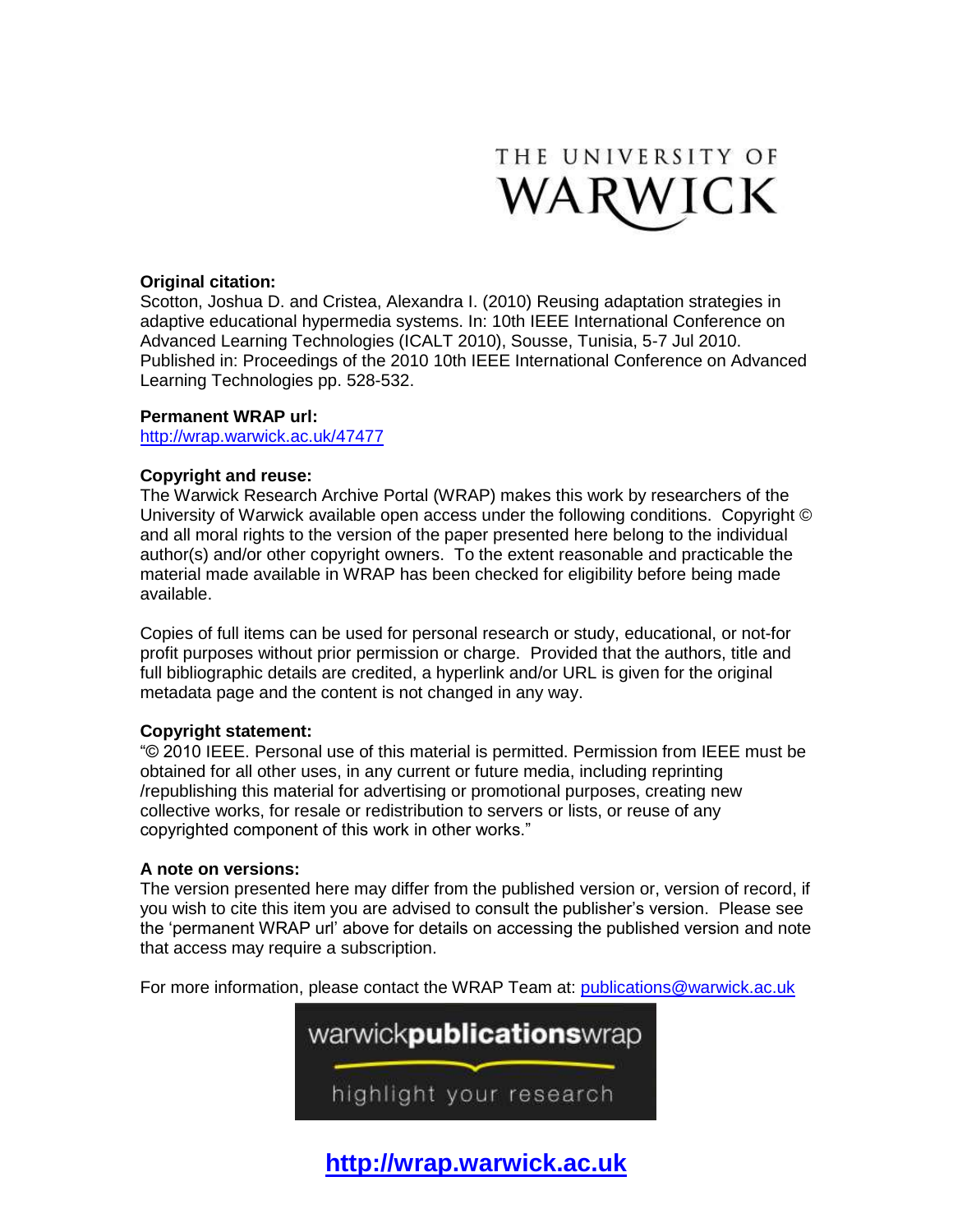# Reusing Adaptation Strategies in Adaptive Educational Hypermedia Systems

Joshua Scotton, Alexandra I. Cristea Department of Computer Science The University of Warwick Coventry CV4 7AL, UK {jscotton, acristea}@dcs.warwick.ac.uk

Abstract—Due to the difficulty and thus effort and expenses involved in creating them, personalization strategies in learning environments have to demonstrate a higher returnon-investment (ROI), if they are to be a viable component of the learning setting of the future. One feature that can increase this ROI is the reusability of adaptation strategies in Adaptive Educational Hypermedia Systems. This research looks into various ways of enhancing this reusability. Using multiple modular adaptation strategies (MAS) with a controlling metastrategy is proposed as a more efficient way of authoring adaptation strategies. This renders the reuse of adaptation strategies faster and easier for course authors. A method for semi-automatically breaking down complex adaptation strategies into smaller modular adaptation strategies is described. Potential problems with using multiple strategies are described and ways to solve them are discussed. Finally, some evaluation points are illustrated, conclusions are drawn and further research areas are identified.

## Keywords - LAG; Adaptive Educational Hypermedia; Technology Enhanced Learning; Meta-strategies; Adaptation; Reusability; Adaptation Strategies

## I. INTRODUCTION

A limiting factor with current Adaptive Educational Hypermedia (AEH) systems is the reusability of the adaptation strategies applied within the systems. Often, the adaptation strategies involved are very specific to the course for which they were written, even though they describe adaptation behaviors which are applicable to multiple courses. Course creators may often lack the time or the skills needed to create new adaptation strategies from scratch, and therefore any improvement in the reusability of adaptation strategies is a major help in the authoring process of AEH courses. Writing functional adaptation strategies is not trivial, and we don't expect every teacher or educator to be able to master it. In previous research, we have advocated the separation of concerns principle [1] [2], which states, amongst others, that adaptive behavior of a course and the content of a course should be able to be authored separately. Besides the obvious implications of reuse, this separation also permits the two parts to be authored by different roles, i.e., by authors of different experience. Whilst subject knowledge is essential when authoring the course content (as performed by the content author), for authoring personalized adaptation strategies, a combination between knowledge of pedagogy and some elementary programming knowledge is

important. The latter is done by the adaptation author, which is our primary target in this paper.

Therefore, this paper tackles the challenge of reusable personalization strategies for learning in AEH systems using the LAOS authoring framework [3] and the LAG adaptation strategy language [4] [5] for illustration, and will describe ways in which the authoring of AEH courses can be made easier by improving the reusability of adaptation strategies. The paper then describes potential problems with reusing adaptation strategies and how these may be avoided. Finally points for evaluation are described and areas for further research are identified.

## II. A CASE STUDY

The following scenario illustrates the need for reuse of adaptation strategies in AEH systems:

Professor X creates a new course on Computer Science for international students and wants to adapt the content to:

- Change the content depending on network conditions so that those with slow internet connections will not experience delays in accessing the course materials. This would be called a Quality of Service strategy; and
- Slowly present additional information to students, during their progress in the course. At every revisit, content is added for each concept they are learning, but other content parts are removed. This would be called a RollOut Strategy.

Professor X then writes a large adaptation strategy which succesfully implements those adaptation behaviours and runs the course successfully.

Sometime later, Professor Y creates a course on Modern Art and wants to reuse Professor X's adaptation strategy, but only the RollOut adaptation behaviour. Not being from a Computer Science background, Professor Y finds it very difficult to extract the code relating to that adaptation strategy and wishes that the process of authoring and reusing adaptation strategies was made simpler somehow.

## III. RELATED WORK

The creation of AEH courses can be a time-consuming process, and multiple methods have been proposed to reduce the amount of time and effort needed to create such courses.

As well as developing more effective authoring tools (MOT [6], GAT [7], AHA! Graph Author [8] etc.) to enhance the course creation process, research has focused on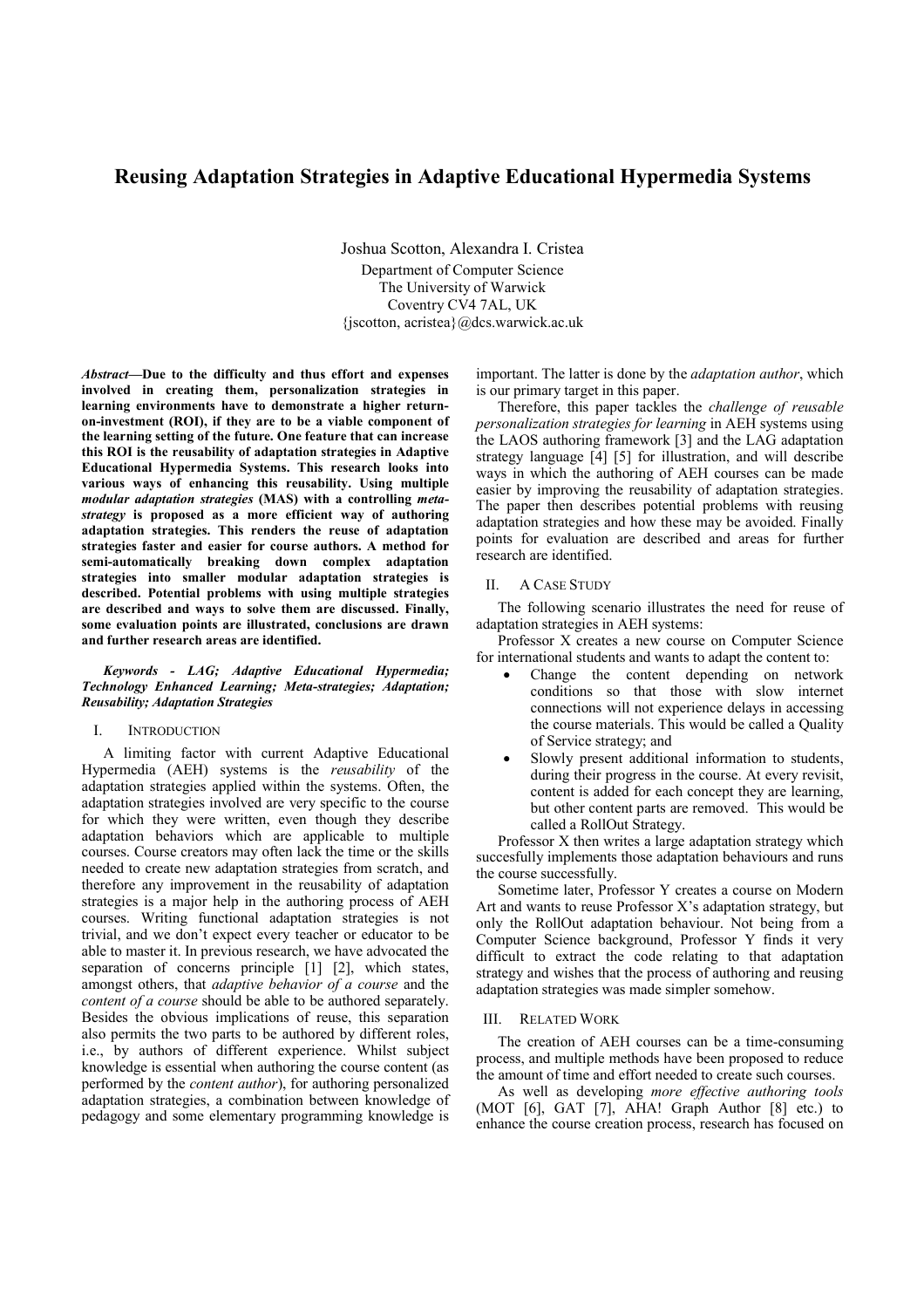improving the reusability of the content and adaptation specification of adaptive courses.

This has involved developing multiple adaptation frameworks including ACE [9], AHAM [10], LAOS [3] and the GRAPPLE framework<sup>1</sup>.

Reuse of adaptation specifications can also increase the efficiency of authoring AEH. However, the opportunities for reuse rely on the type of adaptation representation within an AEH system [5]. The reuse of adaptation specifications becomes simpler, as the adaptation representation becomes more generalised and abstracted from the content domain [2], due to the fact that less modification of the adaptation specification is needed to apply it to a new content domain.

'Assembly-level' adaptation languages [5] such as those used in AHA! [11], Interbook [12] and WHURLE [13] are at a disadvantage in this respect, as the adaptation specification is closely linked to the content domain. Thus it cannot be separated from it, nor reused.

Higher-level adaptation languages [5], such as LAG and LAG-XLS [14], where the adaptation specification can be completely generic, are in a much better position to be reused.

However, even though whole adaptation strategies using these adaptation languages can be reutilized across multiple content domains, reusing parts of strategies and combining adaptation strategies is still problematic.

### IV. REUSE OF ADAPTATION STRATEGIES

The case study highlights a common problem with reusing adaptation strategies, where only part of the original strategy is needed. This is particularly a problem for course authors who lack the skills or time to write a new adaptation strategy, and rely on reusing strategies created by others.

Our proposed solution is for strategy authors to create smaller, *modular adaptation strategies* (MAS) which can be combined in different permutations using meta-strategies within an AEH system, to acheive the desired adaptation behaviours.

## A. Modular Adaptation Strategies and Meta-Strategies

Modular adaptation strategies are strategies that provide specific adaptation behaviors, which can then be used as building blocks in the overall pedagogical strategy for an AEH course. This overall course adaptation strategy would be described by a meta-strategy, which specifies when and in which order the modular adaptation strategies are applied to the course content.

An author wishing to reuse these modular strategies would only need to create a new meta-strategy, instead of having to potentially rewrite the whole adaptation strategy.

If modular adaptation strategies are used, then it would be possible to create a meta-strategy authoring tool which provides a list of modular and whole adaptation strategies, from which the author selects the relevant (modular) adaptation strategies that he or she wishes to use in the AEH course.

 $\overline{a}$ 

## B. Creating modular strategies from existing strategies

However, modular adaptation strategies and metastrategies don't solve the problem of reusing parts from preexisting adaptation strategies which haven't been created in this way.

In order to be able to reuse existing strategies, they would first need to be 'broken down' into smaller modular adaptation strategies. As adaptation strategies describe adaptation behaviours, it is logical to identify those and then create modular strategies for each.

Ideally this would be an automated process, however research into automatic identification of adaptation behaviours is still ongoing and hence, to begin with, this would have to be a semi-automated process.

The proposed method for this consists of the following steps:

- 1) Manually add semantic markup to the original adaptation, to label and describe the adaptation behaviour.
- 2) Use this semantic markup to aid software in automatically creating the reusable modular strategies from the original strategy.
- 3) Automatically create the meta-strategies controlling the created meta-strategies. This creation process is based on the current author's needs and goals.

## V. MANUAL SEMANTIC MARKUP

In order to aid software in recognizing different personalization behaviors being described in an adaptation strategy, semantic markup can be added, to simplify this process. As shown in the code below, the markup is limited to describing the adaptation task being carried out by a section of code using the syntax:

```
<task name="Task Name"
       description="Task Description"> 
    Adaptation Code 
\langle / task>
```
The semantics of the markup is to make a piece of code reusable for other personalization strategies or metastrategies. Next time when a strategy is authored, this piece of annotated code will be directly available, as we shall show in the following examples.

This markup process can be undertaken using a standard text editor, or could be carried out using new strategy authoring tools, or by extending existing tools, such as the PEAL [5] strategy authoring tool.

## A. Markup in a text editor

We first describe the editing directly in a text editor, which requires a higher level of programming knowledge for the adaptation author. The proposed syntax can be demonstrated by a simple example using the following code from the RollOut adaptation strategy [15].

RollOut adaptation strategy: This strategy slowly rolls out (and hides) concept fragments, based on how often a concept has been accessed. Fragments have the label "showatmost" if they should disappear after a while (with a weight indicating the number of visits required till

<sup>1</sup> www.grapple-project.org/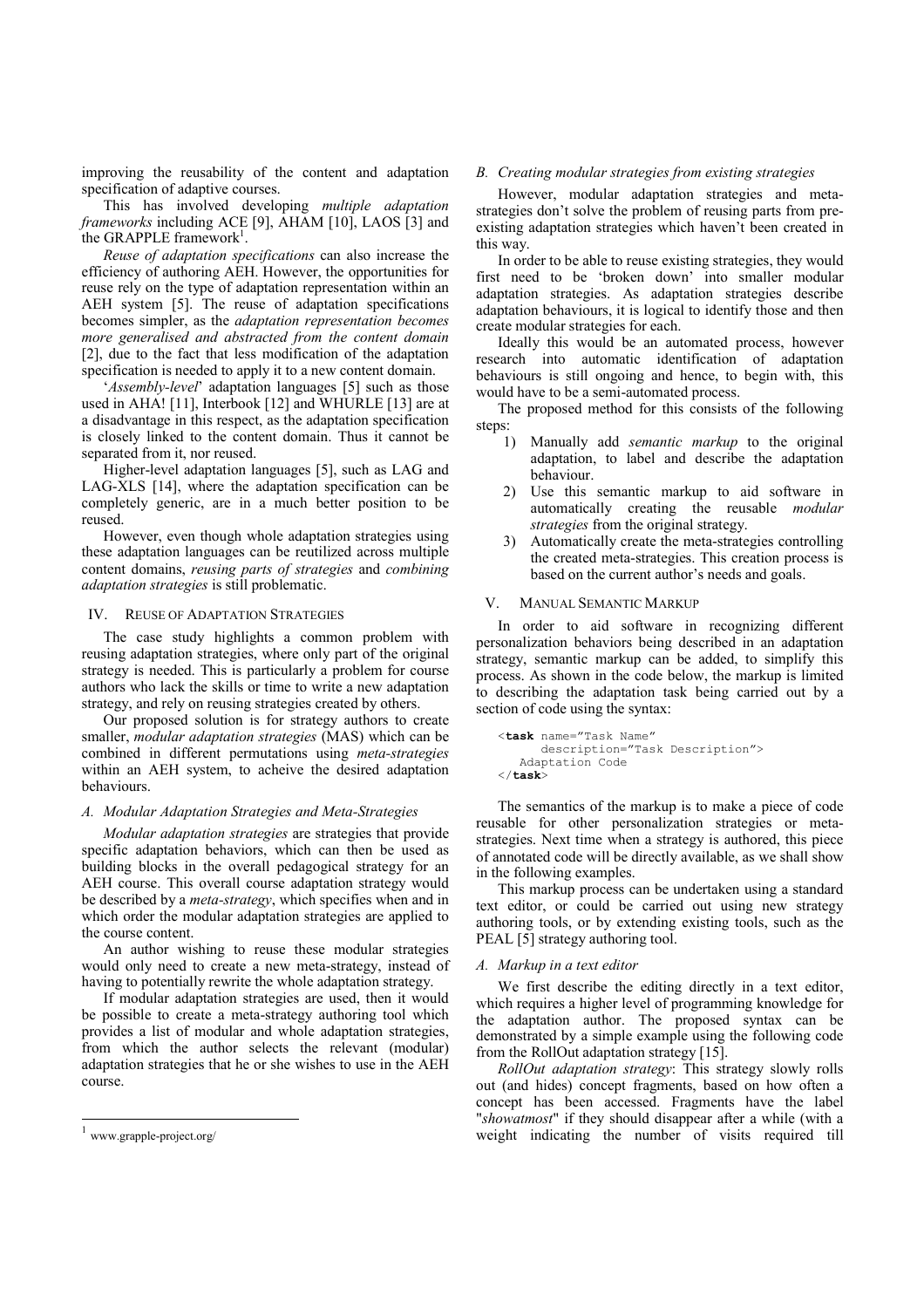disappearance) and the label "showafter" if they should show up after another number of visits (again, the weight indicates the number of visits).

We use for illustration the LAG language [4], although the annotation mechanism can be used for any other adaptation language as well. The LAG language uses two main interaction paradigms: (1) the description of the concepts and fragments that should be visible to a student the first time he visits a course (the initialization), and (2) the description of the adaptive interaction between student and system, which is run in a continuous loop, as long as the student is learning (the implementation) .

The code snippet below shows how markup can be added to existent LAG code (tags describing tasks are added to the original code). This can be done by Professor X for his strategy in the case study:

```
initialization(
while true ( 
   <task name="AccessCount" description="Set a counter 
   for each concept, to count accesses to it"> 
      UM.GM.Concept.beenthere = 0 
   </task> 
   <task name="ShowAll" description="Show all 
concepts">
     PM.GM.Concept.show = true 
   </task> 
\lambda <task name="RemoveShowAfter" description="Remove 
   in the initialization concept fragments with label showafter">
    while GM.Concept.label == showafter ( 
     if GM.Concept.weight > 1 then ( 
        PM.GM.Concept.show = false 
     ) else ( 
        PM.GM.Concept.show = true 
     ) 
  \lambda </task> 
)implementation ( 
  -<br><task name="AccessCount" description="Count Accesses to
concept"> 
   if UM.GM.Concept.access == true then ( 
     UM.GM.Concept.beenthere += 1 
 ) 
   </task> 
 <task name="ShowAfterShowAtMost" description="Remove 
 concepts with label showatmost for which the Accesses to the concept 
 are above the weight of that concept, and show concepts with label 
 showafter for which the Accesses to the concept are above the weight of 
 that concept"> 
    if enough( 
        UM.GM.Concept.beenthere >= GM.Concept.weight 
        GM.Concept.label == showatmost, 2) then ( 
     PM.GM.Concept.show = false ) 
    if enough( 
        UM.GM.Concept.beenthere >= GM.Concept.weight 
        GM.Concept.label == showafter, 2) then ( 
     PM.GM.Concept.show = true 
\rightarrow\overline{\langle}/task>
   <task name="NetworkState" description="Show concepts 
  which are appropriate for the current Network state.">
    if (UM.GM.networkState == GM.Concept.label) 
    then (PM.GM.Concept.show = true)
```
 $2$ /task $>$ 

 $\lambda$ 

The markup process has divided the code into five different reusable tasks, three in the initialization part of the code and two in the implementation part, each with their own name, and with description information. As can be seen in the following, the description information can be used later on, when reusing that particular code fragment. Please note that in our example, all code has been marked, but it is possible that an author only decides to reuse part and not all of his adaptation code (thus marking only a part of it).

## B. Markup in the PEAL adaptation strategy authoring system

Alternatively, Professor X could use PEAL for the task markup. The PEAL authoring system can already store pieces of code for further reuse, as illustrated in Fig. 1.



Figure 1. Saving a code fragment called 'ShowAll' in PEAL

As PEAL helps the author with colored syntax highlighting and hints, it is aimed at adaptation authors with less programming experience (importantly, however, not non-programmers). As the figure shows, PEAL has already saved the task 'AccessCount' (available in the right upper frame, and with a code preview in the lower frame), and the author is just saving the task 'ShowAll', by simply selecting the desired part of the code and saving it as a code fragment. Thus, an author can select from all existing fragments of code stored by himself, or by his colleague. Please note that this is additional to being able to reuse whole strategies saved in PEAL by any of his colleagues that used the common storage space (PEAL uses two types of spaces: private and common; private is available to the author only, and common is available to all). PEAL currently does not add, however, the description information, which makes it less usable (less readable) by non-programmers (as an author needs to read and understand the code preview in order to decide upon including a code fragment or not).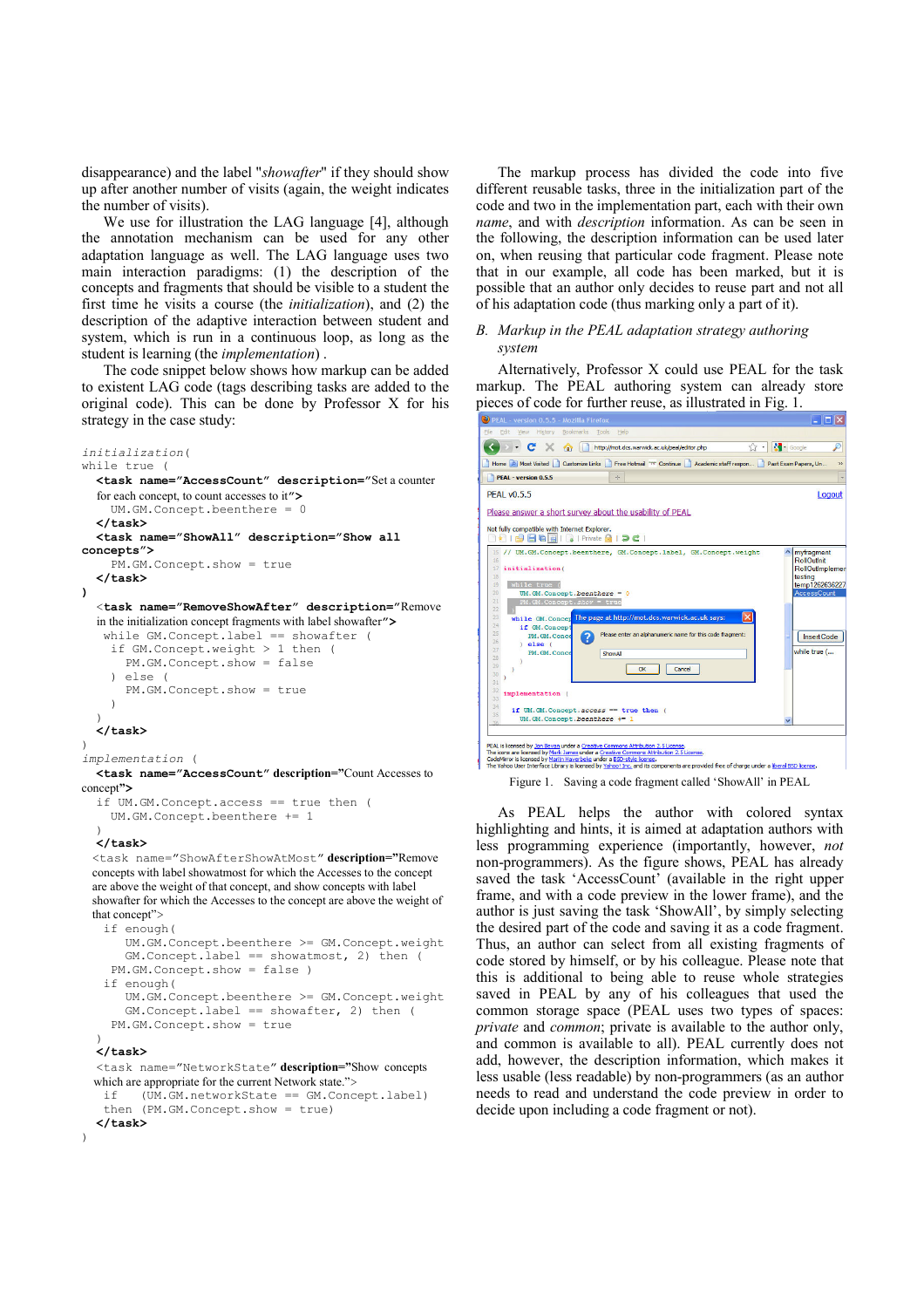### VI. AUTOMATIZING MODULAR STRATEGY CREATION

The RollOut strategy shown above could now be automatically split up into modular adaptation strategies (MAS). A new MAS is created for each adaptation task described, as well as a default MAS, for any unmarked code.

During the process, the position of each marked block of code, and the conditions under which it can be executed, need to be added. This can be either done automatically by the system, for instance, by adding from a standard block of conditions, or by copying the conditions from the surrounding original code. Alternatively, this can be manually added by the author. An example of automatic system deduction is shown for the 'ShowAll' task, which is located in the initialization section of the LAG strategy, inside a while block with a condition of 'true'. Hence an automatic MAS to be created by the system for this task is as follows:

```
initialization ( 
  while true ( PM.GM.Concept.show = true ) 
)implementation ( )
```
One possible problem with fully automating it in this way is how far do we go upwards in deducing the higher-level conditions? Consider the following strategy code fragment:

```
if (PM.GM.Concept.show == true) then ( 
 if (GM.Concept.label == 'beg') then ( 
 <task name="UpdateBegCount"> 
     UM.begCount += 1 
    \langle/task>
  \lambda)
```
Do we include both, one or no conditions from the two if statements in the MAS? All are, arguably, equally useful. We would recommend that any tool automating the creation of MAS should warn the author if different options are available. For simplifying the process for beginner authors, a default option needs to be proposed.

#### VII. .AUTOMATIZING META-STRATEGIES

Once the modular adaptation strategies (MAS) have been created, they can be used in meta-strategies, running the MAS as pieces of regular code. In particular, if a strategy has been completely divided into a number of modular adaptation strategies, an equivalent meta-strategy, representing the original adaptation strategy, can be automatically generated.

The proposed *meta-strategy LAG code* is similar to that of a normal LAG strategy and indeed can use any standard LAG constructs (such as 'if' and 'while' loops). The command to invoke a Modular Adaptation Strategy inside a Meta-strategy is as follows:

strategy [MAS name] [Code block to execute from MAS]

The execution order of the MAS would be determined by the order of the markup tags from the original strategy. A meta-strategy has two top-level code blocks (initialization and implementation) just like a standard LAG strategy, and

the order of execution of the modular strategies can be different in each. Also, a MAS strategy does not necessarily need to appear in both code blocks. For instance, the ShowAll MAS has an empty implementation block and hence will only be used inside the meta-strategy initialization block.

The meta-strategy equivalent to the *RollOut* adaptation strategy example can therefore be extracted from the overall strategy, for Professor Y, as:

```
initialization ( 
   strategy AccessCount initialization 
 strategy ShowAll initialization 
 strategy RemoveShowAfter initialization 
)implementation ( 
   strategy AccessCount implementation 
  strategy ShowAfterShowAtMost implementation 
)
```
VIII. PROBLEMS WITH REUSING MULTIPLE ADAPTATION **STRATEGIES** 

Although using multiple strategies can increase the reusability of the strategy, it can introduce new problems. Whilst these problems could occur when multiple strategies are authored concurrently for the same course, they most commonly occur when strategies are reused from different sources.

Displaying the desired adaptation behaviors when used in isolation does not guarantee that multiple adaptation strategies will not produce unforeseen behaviors when used together. The following examples illustrate the type of problems that can occur when using multiple adaptation strategies:

a) Execution Order: Some combinations of adaptation strategies will work correctly in one particular order but not when the order of execution is reversed or changed.

An example of this can be taken from the case study: if the Multimedia Mix strategy is run first and displays a video, then the Quality of Service strategy may decide to hide the video if the network connection is poor. This would lead to a blank page being shown to the student which is an undesirable result. A solution to this is to have a pre-checking stage in the adaptation meta-strategy creation, with some potential (arbitrary) content. If no content is visible, than the strategy should roll back a step, and show the previous content. This can be inbuilt in the strategy creation, or, alternatively, in the delivery system.

b) Variable Clashes: If multiple adaptation strategies read and/or write to the same variable, then this could result in incorrect consequences. For example consider two strategies that both have the following line in the strategy file:

UM.GM.Concept.beenthere += 1

An AEH system using both strategies may report that the user has accessed the concept six times when the user has actually visited the concept only three times. This is incorrect and may impact other